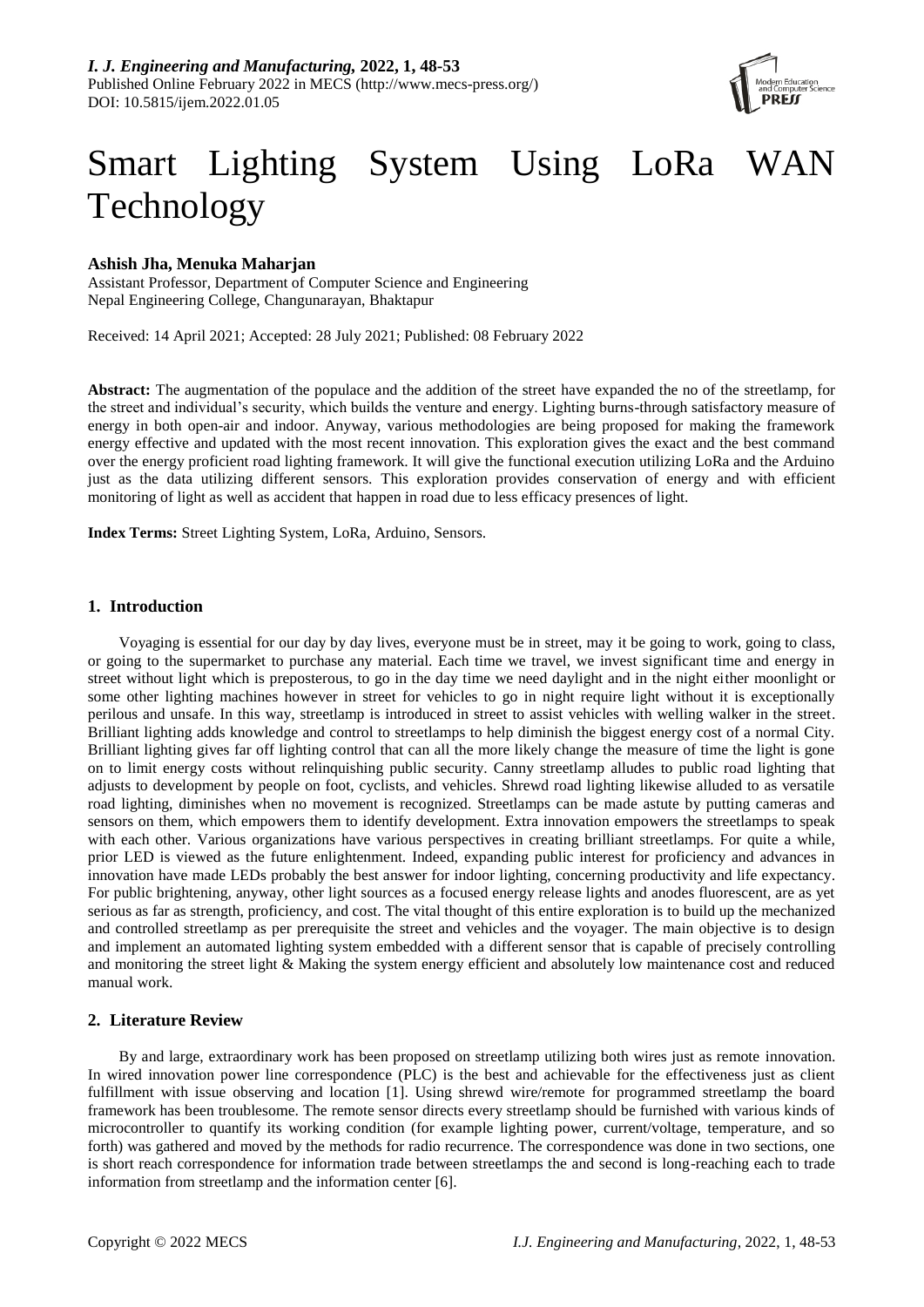## *2.1 Street Light*

Giving Street Light is perhaps the most significant and costly duties of a city lighting can represent 10-38% of the absolute energy bill in a regular urban area around the world. Road lighting is an especially basic worry for public experts in agricultural nations as a result of its essential significance for monetary and social solidness. Wasteful lighting squanders critical monetary assets every year, and helpless lighting makes hazardous conditions. Energy productive advances and configuration can cut the road significantly. These investment funds can wipe out or diminish the requirement for new producing plants and give the cash-flow to elective energy answers for populaces in far-off territories. These cost reserve funds can likewise empower regions to extend road lighting to extra regions, expanding admittance to lighting in low-pay and other underserved territories. Also, enhancements in lighting quality and extension in administrations can improve security conditions for both vehicle traffic and walkers. An all-around planned, energy-productive road lighting framework should allow clients to go around evening time with great permeability, in wellbeing and solace, while lessening energy use and costs and improving the presence of the area. Then again, inadequately planned lighting frameworks can prompt helpless permeability or light contamination, or both. Regularly, road lighting is ineffectively planned and deficiently kept up (e.g., there are enormous quantities of wore out lights), and uses outdated lighting innovation—in this way burning-through a lot of energy and monetary assets, while frequently neglecting to give top-notch lighting. The Bureau of Energy Efficiency, because of Nepal Electricity Authority measurements, has assessed net energy utilization for public lighting to be 4.98 billion kWh in Nepal for the years 2014-2015[World Data].

## *2.2 Energy-efficient Street Lighting*

Energy Efficient road lighting projects have a few phases as appeared in figure 1.

In the most recent couple of years, innovation head shave prompted the improvement of energy-effective lighting frameworks that comprise at least one part like low misfortune weights, steady wattage extreme focus electronic counterbalances, energy-productive Illumina, tors, and Better checking and control systems.



Fig.1. Street Lighting Project Cycle

## *2.3 Requirements for Streets Lighting*

Planning or altering a current plan in road lighting has some key prerequisites, it is critical to initially comprehend the light necessities of the streets. In Indian norm, lighting is as indicated by the traffic thickness of the street and as needs are, founded on grouping in the establishment code, concerned designer coordinates the classification the of the street at that point plans and gives establishment determinations to the specific road lighting framework.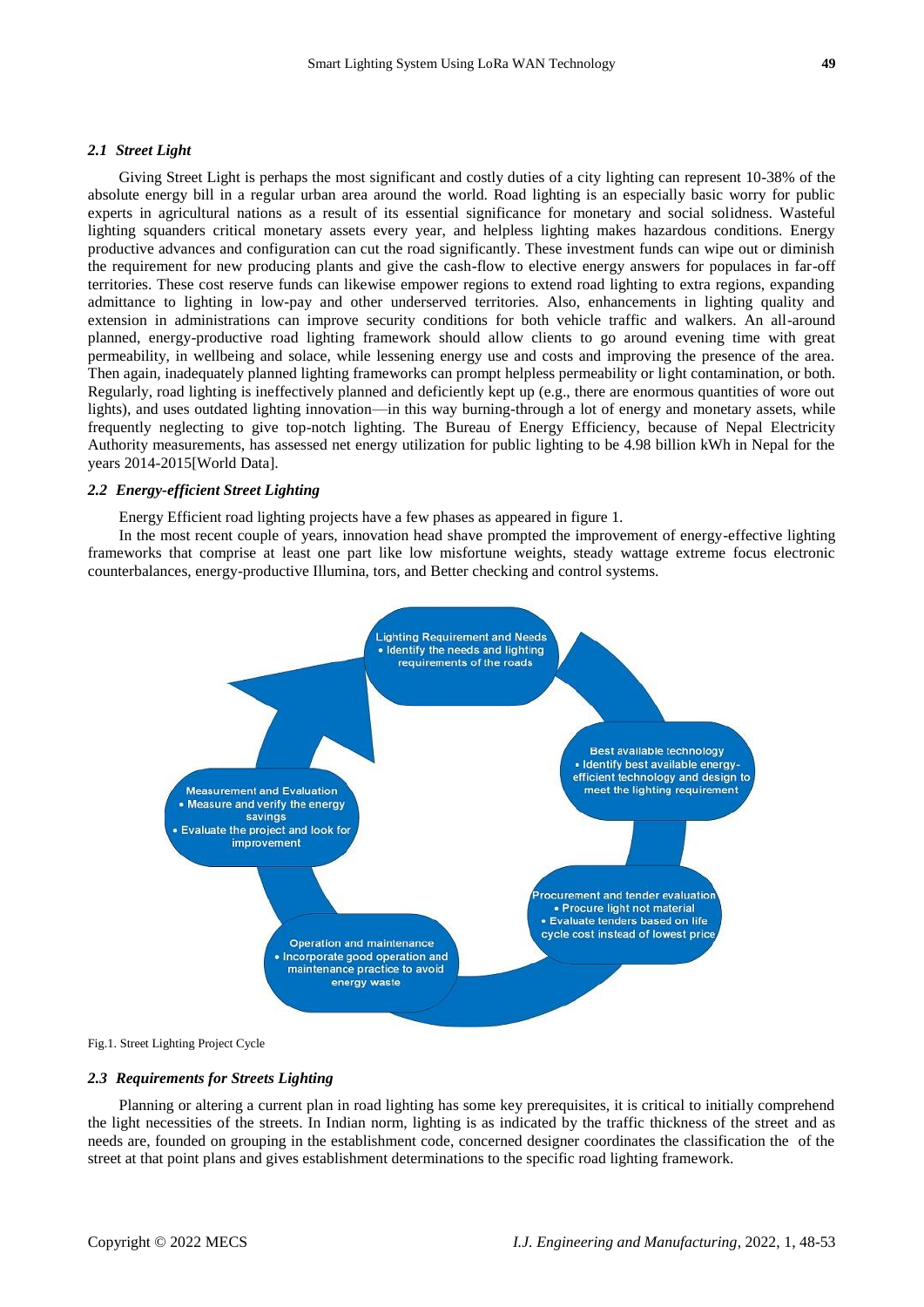## *2.4 Choice between retrofitting and new installation*

Because of the lighting prerequisites and motivation behind establishment, thinking about the age of the current framework, expansive choices must be taken on whether a new plan and establishment are required or simply retrofitting the current framework achieves the work. To have a retrofit done, it very well may be in two structures, either totally uncover from the ground including links or utilizing the current posts and afterward change the cabling and different frill.

#### *a) Retrofitting*

Retrofitting is considered for energy and upkeep reserve funds. Retrofitting or substitution is now and then essential in situations where light isn't appropriated effectively, or where a shaft has been harmed. There are extraordinary open doors for huge upgrades in productivity since post areas try not to change.

#### *b) Complete or new installation*

This alternative involves totally eliminating the current framework and supplants it with new gear. While another form of this establishment is to plan and introduce a totally new framework where road lighting had not recently existed. This furnishes extraordinary adaptability in the plan concerning amount what's more, post areas. At the point when a central avenue improvement project is arranged, totally new shafts and lighting apparatuses might be the most ideal alternative for the best energy-effective plan of the road lighting framework.

### *2.5 Surveying the technicalities of Street Lighting*

Components utilized for lighting can be gathered by their on their capacities, which can commonly portray as electrical, primary and optical. These parts include:

## *a) Structural/ Civil*

- Steel or any metallic Poles
- Concrete pole Bases (Foundation)

#### *b) Optical Components*

● Complete luminaries

#### *c) Electrical*

- **Electric Lamps**
- **Current Ballasts**
- Fuse Box for Service

Productive frameworks are intended to limit life cycle costs while accomplishing lighting necessities (e.g., least illuminance prerequisites to guarantee appropriate working and wellbeing of clients). To accomplish a powerful energyproficient plan, it is basic to a mix of the appropriate light/counterweight that produces high lumens per watt along with installations that meet plan prerequisites which limits glare, light trespass, and light contamination.

# *2.6 Proper Usage & Routine Maintenance*

High energy utilization in streetlamps can be decreased by instilling great upkeep schedules thusly:

- Defective lights should be supplanted alongside adornments also, wires
- Faulty links should be redressed early.
- Cable establishment should be done appropriately.
- Fuse box requires ordinary checking to dodge free contacts
- Keeping luminaire cover liberated from residue or earth builds light yield

A generous measure of energy investment funds can likewise be accomplished by introducing mechanical/electronic clocks or potentially sunlight sensors for turning streetlamps on and off.

#### *2.7 Metering & Monitoring*

Metering is a significant angle in the road lighting framework, it serves to accurately screen the energy utilization and execution of the framework, it likewise quantifies and confirms the investment funds in the event that the framework should be refreshed. Damaged meters should be supplanted quickly to dodge normal charging by power sheets. Trendsetting innovations like distant observing of exchanging focuses in streetlamps can be used to record data, for example,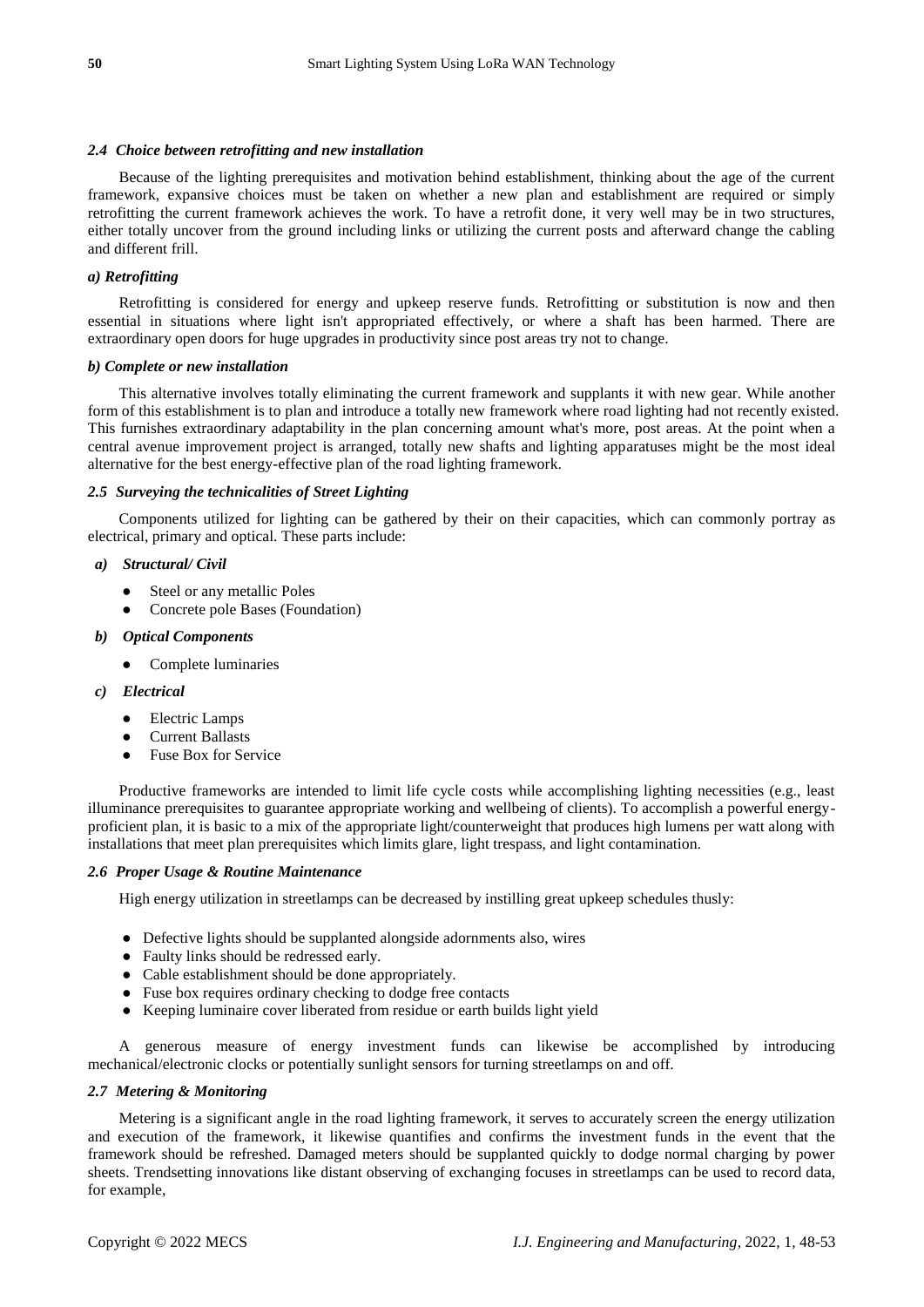- Instant energy utilization
- Trend examination
- Patterns of energy utilization

These would then be able to be utilized to recognize and investigate explanations behind increments or diminishes in energy utilization.

### *2.8 Measurement & Verification*

Estimation and confirmation is utilized to give a dependable, straightforward, and replicable cycle which can be utilized to evaluate and survey the effects and maintainability of actualized energy-effectiveness projects. The fundamental rule in M&V is contrasting the deliberate power utilization furthermore, request when execution to decide the power investment funds.

## *2.9 LoRa technology*

LoRa implies Long Range. This innovation empowers availability, ongoing examination, revealing, and extra capacities, for example, geolocation. Infiltrates in thick metropolitan and profound indoor conditions, Connecting to sensors 15-30 miles away in provincial regions, empowers multi-year battery lifetime of as long as 20 years or more, underpins a huge number of message per base station, empowers following an application without GPS or extra force utilization, LoRaWAN detail guarantees interoperability among applications, IoT arrangements suppliers and telecom administrators, installed start to finish AES-128 encryption of information guaranteeing ideal security and assurance and diminishes forthright framework speculations, just as working and end-hub costs.

# **3. Problem Formulation**

Direction for the lighting of public roads, streets, and expressways is given in the Standard. Since these rules are not implemented by any administrative power, it is normal for regions to be uninformed of the guidelines, and many neglect to agree. The most widely recognized purposes behind wasteful road lighting frameworks in regions are:

- Poor design and installation.
- Selection of inefficient luminaries
- Poor power quality.
- Poor operation and maintenance practices.

# **4. Methodology**

To satisfy the goal and do the equity in this exploration work an equipment arrangement will be introduced in appropriate premises for the showing. Streetlamp contains various sorts of the sensor will be incorporated like Light ward resistor (LDR) for sunshine saving, Passive infrared resistor (PIR)for movement recognition. LM35 for close to exact detecting temperature, MQ-7 for checking the contamination made via carbon monoxide and hydrogen, Arduino as a microcontroller, and ESP8266 for information move as appeared in figure 2.



Fig.2. Sensor Box attach in Street Light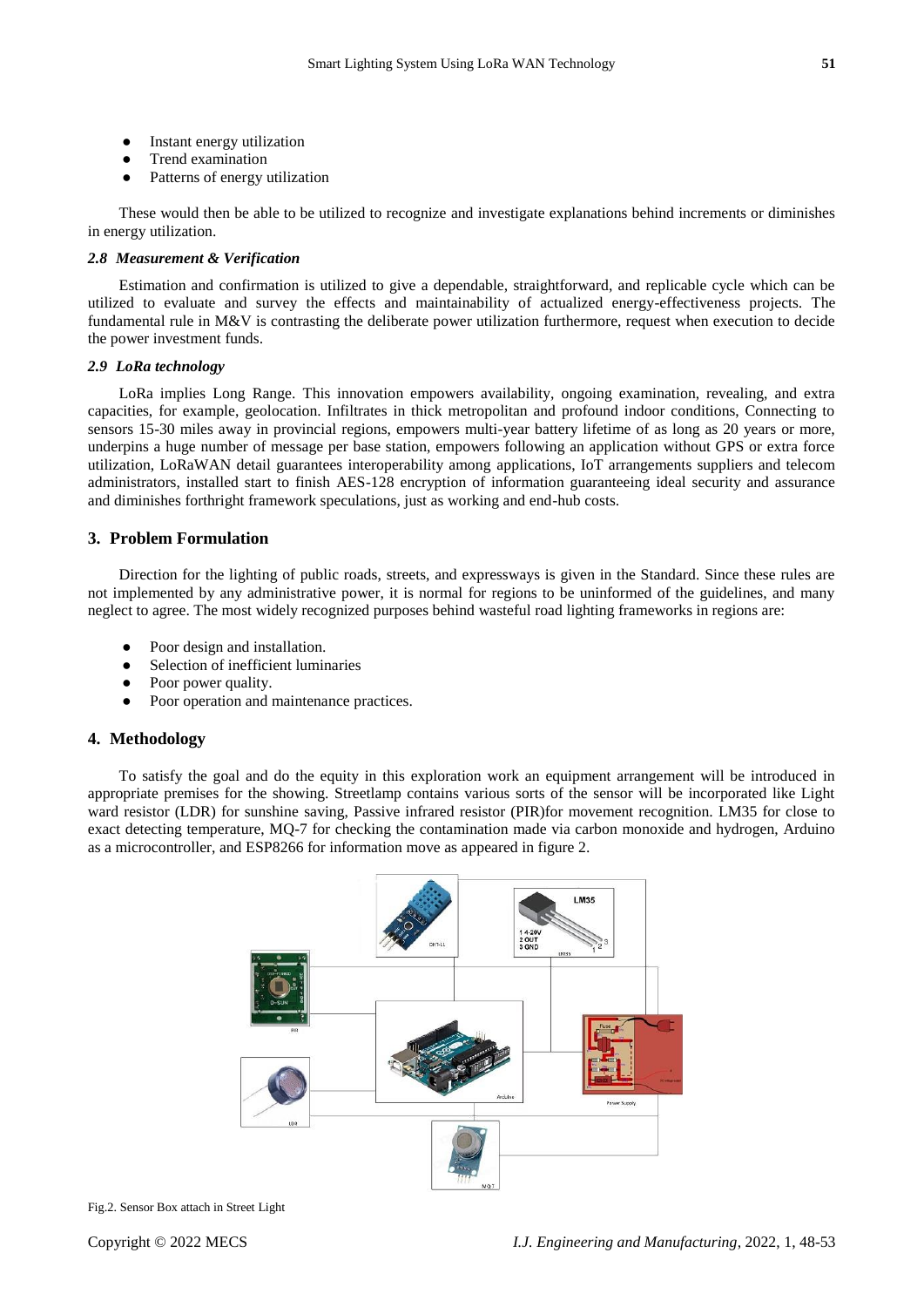This figure is remembered for the container to join in streetlamp with various capacities to imagine and dissect it. The exhibition confine is showing the figure 3 that contain these things.



Fig.3.Demonstration Box that will be attached in street Light that contains sensor explained in above figure2

The main model of this project is shown in the figure that explains how the project goes further process.



Fig.4. Proposed System Model

The Steps involved in this model

- Sensors embedded in each street light have the ability to control light functions
- LoRa Technology in the sensor connects the street light to a LoRa-based Gateway
- The LoRa gateway aggregates data from all nearby street lights
- Sensors for other smart city applications connect to the same gateway.
- The gateway sends information to the cloud where the data is analyzed by an application server
- Application server controls lighting
- The server sends maintenance alerts for burnt-out bulbs and other issues.